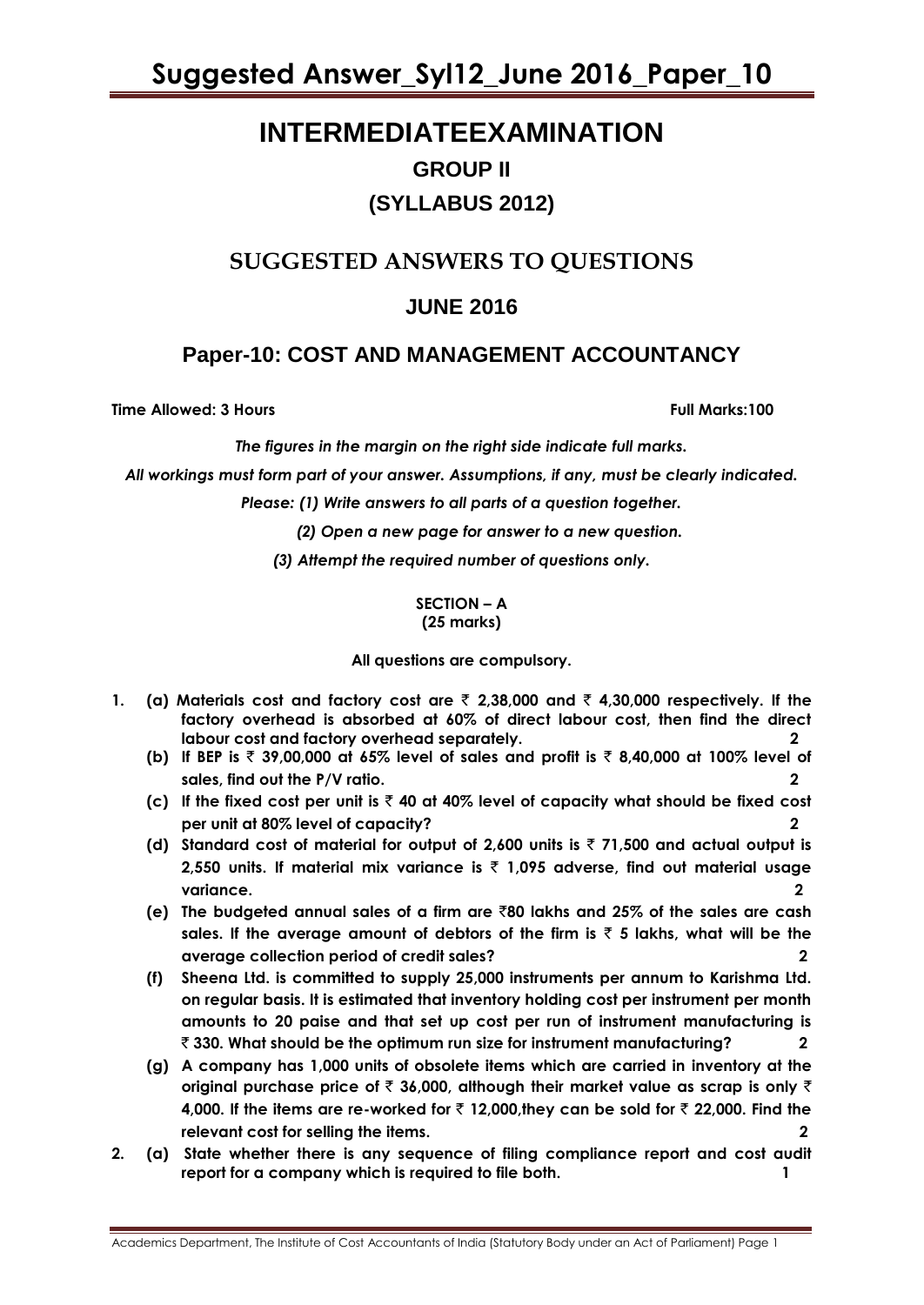- **(b) A company is covered under the Companies (Cost Accounting Records) Rules, 2014. But some of its products are not covered under cost audit. Dose the company need to file compliance report? 2**
- **(c) A person is making internal audit in one of the factories manufacturing "Washing Powder" in a company. He is proposed for appointment as cost auditor for the same period in another factory manufacturing "Washing Powder" under the same company. Is the appointment as cost auditor in order? 2**
- **3. Cost function is: C= 4 x 5 + 16 5 , where x is output in units and C is cost in rupees.**

**Calculate:**

| (a) Cost when output is 5 units |  |
|---------------------------------|--|
| (b) Average cost of 15 units    |  |
| (c) Marginal cost               |  |

### **Answers:**

1. (a)

| (Amount in rupees)                             |                                |
|------------------------------------------------|--------------------------------|
| Material cost                                  | 2,38,000                       |
| Direct Labour cost                             | Ŝ                              |
| Factory overhead: 60% of Direct Labour Cost    | Ŝ                              |
| Factory cost                                   | 4,30,000                       |
| Direct Labour cost + factory Overhead          | $=4,30,000-2,38,000=1,92,000$  |
| Direct Labour cost + 60% of Direct labour cost | $=1.92.000$                    |
| Direct Labour cost = $192000 \times 100 / 160$ | $=1,20,000$                    |
| Factory Overhead=60% of Direct Labour cost     | $=1.20.000\times60\% = 72.000$ |
|                                                |                                |

 $(b)$ MOS (100-65) = 35% × 39,00,000 / 65% = 21,00,000.

 $P/V = Profit / MOS = 8,40,000/21,00,000 = 40%$ 

- (c) Fixed cost per unit =  $(40 \times 40)/80 = ₹ 20$
- (d) Material Usage Variance = Material Yield variance + Material Mix variance. Material Yield variance = Std. Mat. Cost per unit × (Actual Output - Std. Output)  $= (71,500/2,600) \times (2,550-2,600) = 27.5 \times 50 = 1,375$  (adv) Material Usage Variance = 1,375 (adv) + 1,095 (Adv) = ₹ 2,470(Adv)
- (e) Credit Sales = 80-25% = 60(Rs. lakhs). Monthly Credit Sales = 60/12 = 5 ( $\bar{\tau}$  Lakhs). Debt collection period in months = Average Debtors/ Monthly Credit Sales = 5/5 = 1 month.

(f) EBQ = 
$$
\sqrt{\frac{2 \times A \times S}{C}}
$$
  
\nA = 25,000  
\nS = 330  
\nC = 0.2 × 12 = 2.40  
\nEBQ =  $\sqrt{\frac{2 \times 25000 \times 330}{2.4}}$  = 2622 units.  
\n(d)Opportunity cost = scrap value = ₹ 4,000

 $(g)$ Opportunity cost = scrap value =  $\zeta$  4,000 Future cost of re-working =  $\overline{z}$  12,000 Relevant cost for sale =  $4.000+12.000 = ₹ 16000$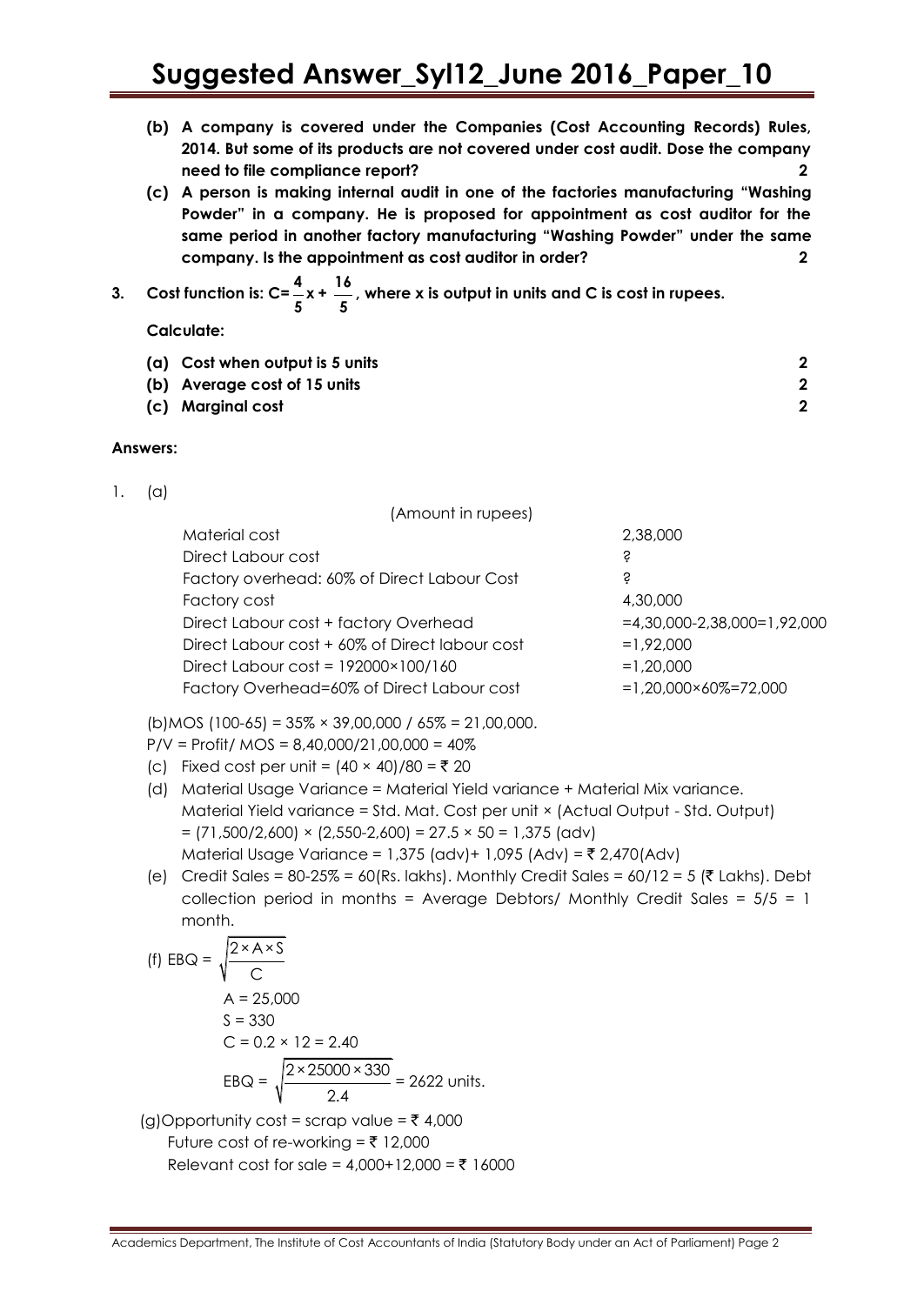- 2. (a) No. There is no sequence of filing as compliance report and cost audit report are mutually exclusive to each other.
	- (b) Every company covered under companies (Cost accounting Record) Rules, 2014 is required to file a Compliance Report, irrespective of whether all or any of its products are covered under cost audit. Thus the compliance report shall include product groups covered under cost audit as well as product groups not covered under cost audit.
	- (c) A cost Auditor can be appointed separately for each factory, if a person is working asInternal Auditor of one factory, there is no objection if the same person is working as Cost Auditor of another factory of the same company, even though both factories are manufacturing the same product.

3. 
$$
C = \frac{4}{5}x + \frac{16}{5}
$$

(a) Cost when output is 5 units

$$
= \frac{4}{5} \times 5 + \frac{16}{5}
$$

$$
=
$$
  $\xi$  7.20

(b) Average cost of 15 units

Average cost = C/x  
\n
$$
= \frac{4}{5} + \frac{16}{5x}
$$
\n
$$
= \frac{4}{5} + \frac{16}{5 \times 15}
$$
\n
$$
= ₹ 1.01
$$
\n(c) Marginal cost =  $\frac{dc}{dx}$   
\n
$$
= \frac{4}{5} = ₹ 0.80
$$

#### **SECTION – B**

### **(15×5 =75 marks)**

### *Answer Question no 4,5 and 6* **and** *anytwo* **from the rest.**

- **4. (a) A radio manufacturer produces x sets per week at total cost of x<sup>2</sup> + 78x + 2500. He is a monopolist and demand function for the product is x= (618 - P)/8, when price in rupees is P per set. Find the optimal (profit maximizing) production per week. Also find monopoly price per set, total revenue, total cost and total profit at the optimal production. 10**
	- **(b) Total revenue in rupees (R) from sale of x units is given by the equation R = 90x - 3x2. Calculate the point price elasticity of demand, when marginal revenue is** `**12. 5**

### **Answers:**

(a)  $C = x^2 + 78x + 2500$ Marginal cost = MC =  $\frac{dc}{dt}$  $\frac{dC}{dx}$  = 2x + 78  $x = (618 - P)/8$  $P = 618 - 8x$ Total Revenue =  $R = x \times P = 618X - 8x^2$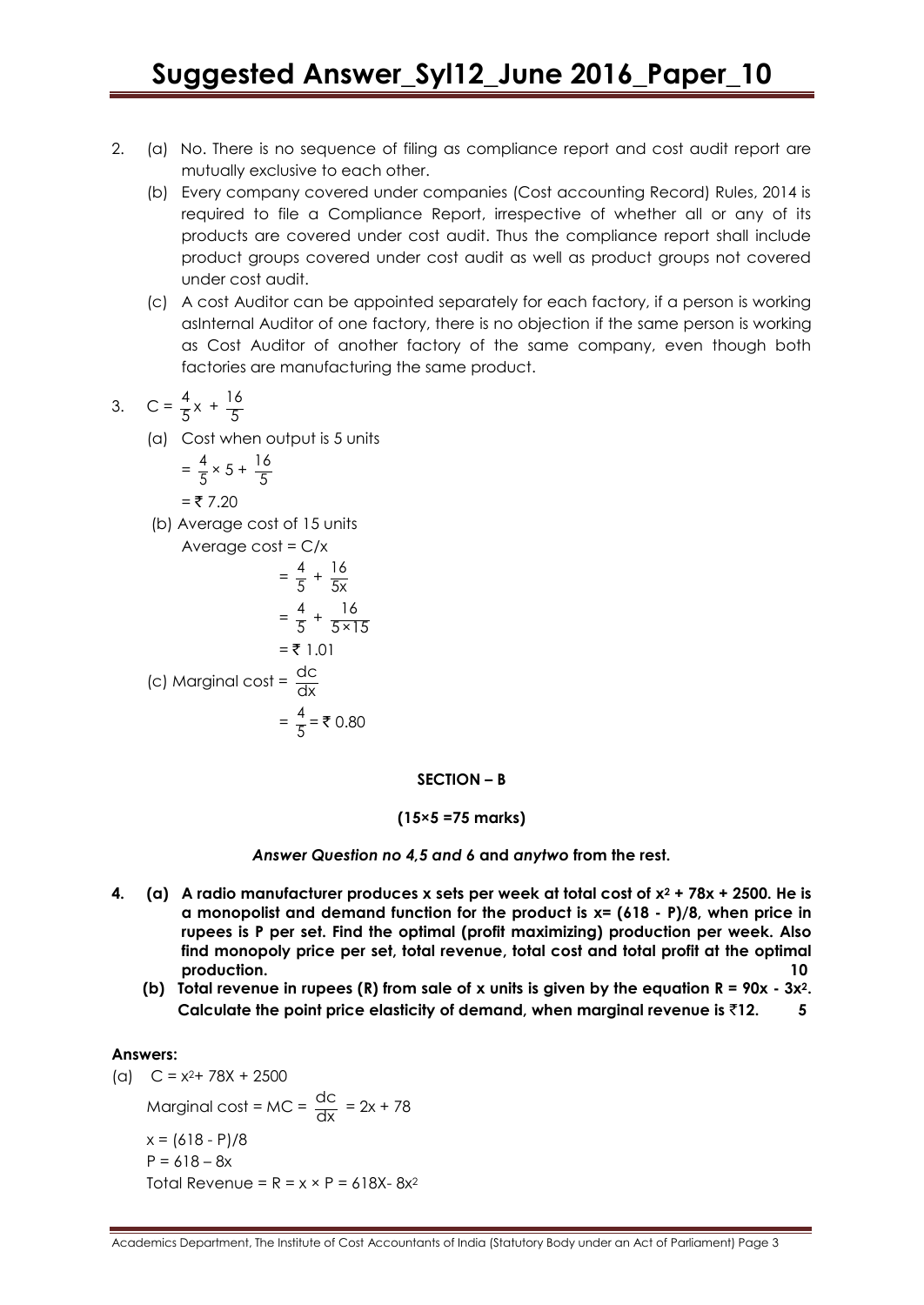- $MR = \frac{dR}{du}$  $\frac{du}{dx} = 618 - 16x$ At optimal production MC = MR  $2x + 78 = 618 - 16x$  $18x = 540$  $X = 540/18 = 30$  $P = 618 - 8 \times 30 = 378$  $R = 30 \times 378 = 11340$  $C = 30^2 + 78 \times 30 + 2500 = 900 + 2340 + 2500 = 5740$ Total Profit =  $R - C = 5600$ (b)  $R = 90 x - 3x^2$  $MR = 90 - 6x = 12$  $X = 13$  $P = R/x = 90 - 3x$  $P/x = 90/x - 3$ dP/dx = 3 (-ve sign ignored)  $dx/dP = 1/3$ Ep =  $\frac{dx}{dP} \times \frac{P}{x} = \frac{1}{3} \times \frac{90}{x - 3}$  $= 1/3 \times (90/13 - 3)$ =17/13
- **5. (a) What are the disqualifications for appointment as a Cost Auditor? State the duties of Cost Auditor. 5+4**
	- **(b)** Answer *any two* of the following sub-parts:  $3 \times 2 = 6$ 
		- **(i) Under what circumstances a company can apply for exemption from application of the Companies (Cost Audit Report) Rules,2014?**
		- **(ii) What do you understand by Performance Appraisal Report (Form III)?**
		- **(iii) State whether overall annual turnover/individual turnover definition will include other operational income like job work income, scrap sale, trading turnover, export benefits, sales of services etc.**
		- **(iv) State whether maintenance of cost accounting records and cost audit thereof, subject to threshold limits prescribed, are applicable to products which are for 100% captive.**

### **Answers:(a)**

### **Disqualifications of the Cost Auditor:**

The following persons cannot be appointed or reappointed as cost auditor of a company-

- (i) A body corporate
- (ii) An officer or employee of the company
- (iii) A person who is a partner, or who is in the employment, of an officer or employee of the company;
- (iv) A person who is indebted to the company for an amount exceeding one thousand rupees or who has given any guarantee or provided any security in connection with the indebtedness of any third person to the company for an amount exceeding one thousand rupees;
- (v) A person holding any security of that company after a period of one year from the date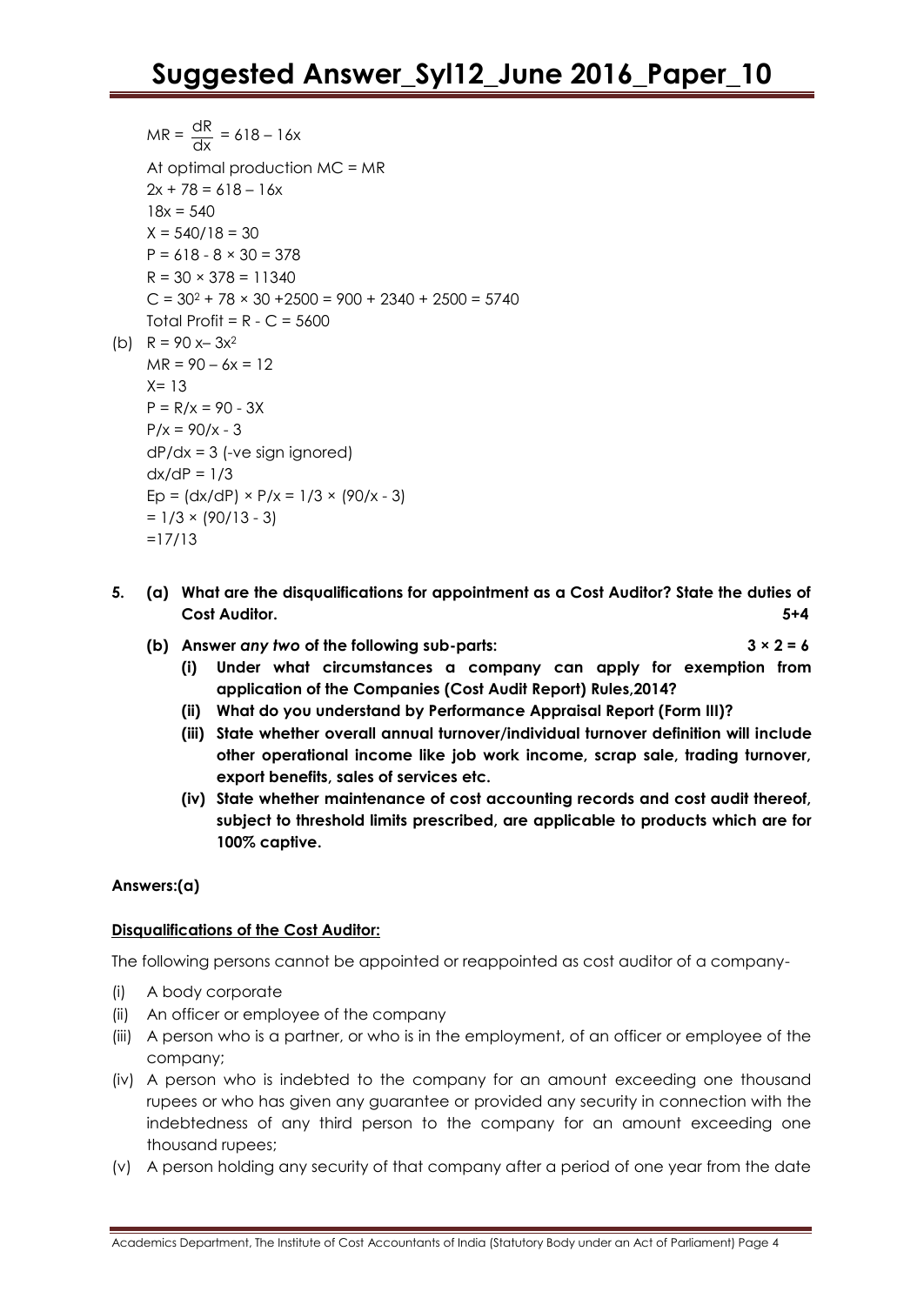of commencement of the Companies (Amendment) Act,2000.(Explanation: "security" means an instrument which carries voting rights);

## **The duties of the cost auditor:**

- (i) To ensure that the proper books of accounts as required by Cost Accounting Records Rules have been kept by the company so far as it appears from the examination of those books and proper returns for the purpose of his audit have been received from branches not visited by him;
- (ii) To ensure that the Cost Audit Report and the detailed cost statements are in the form prescribed by the Cost Audit Report Rules by following sound professional practices i.e, the report should be based on verified data and observations may be framed after the company has been afforded an opportunity to comment on them;
- (iii) The underline assumption and basis for allocation and absorption of indirect expenses are reasonable and are as per the established accounting principles;
- (iv) If the auditor is not satisfied in any of the aforesaid matters, he may give a qualified report along with the reasons for the same;

## **Alternative answer of disqualification of a Cost Auditor:**

- **As per Companies Act 2013**
- (i) A body corporate;
- (ii) An officer or employee of the company;
- (iii) A person who is a partner, or who is in the employment, of an officer or employee of the company;
- (iv) A person who, or his relative, or his partner is indebted, in excess of such amount as may be prescribed (the sum prescribed is Rs. 5 lakh) to the company, or its subsidiary company, or its holding company, or associate company, or a subsidiary of such holding company.
- (v) A person who, or his relative, or his partner has given a guarantee or provided any security in connection with the indebtedness of third person, in excess of such amount as may be prescribed (the sum prescribed is Rs. 1 lakh), to the company, or its subsidiary company, or its holding company, or associate company, or a subsidiary of such holding company.

(b)

- (i) Under no circumstances a company can apply for exemption from application of the Companies(Cost Audit Report) rules 2014.
- (ii) Performance Appraisal Report (Form iii therein)

It is mandatory to submit Performance Appraisal Report to company management which cannot be a NIL report.

Vide sub-rule 5 of Rule 4 of the Companies (Cost Audit Report) Rules, 2011, every cost auditor, who submits a cost audit report shall also furnish Performance Appraisal Report, duly authenticated by the cost auditor, to the Board/Audit Committee of the company in the prescribed format (Form III). There cannot be NIL report since list of the areas to be covered in the report as per report as per (Form III) are relating to company's operations being audited by the cost auditor. However, the frequency of this report viz. half yearly/annual (or even quarterly) is to be decided by the Company Management.

The contents of the Performance Appraisal Report as given in Form III are "indicative",depending on the nature of business and activity of the company, the management and the cost auditor in consultation with each other can add or delete the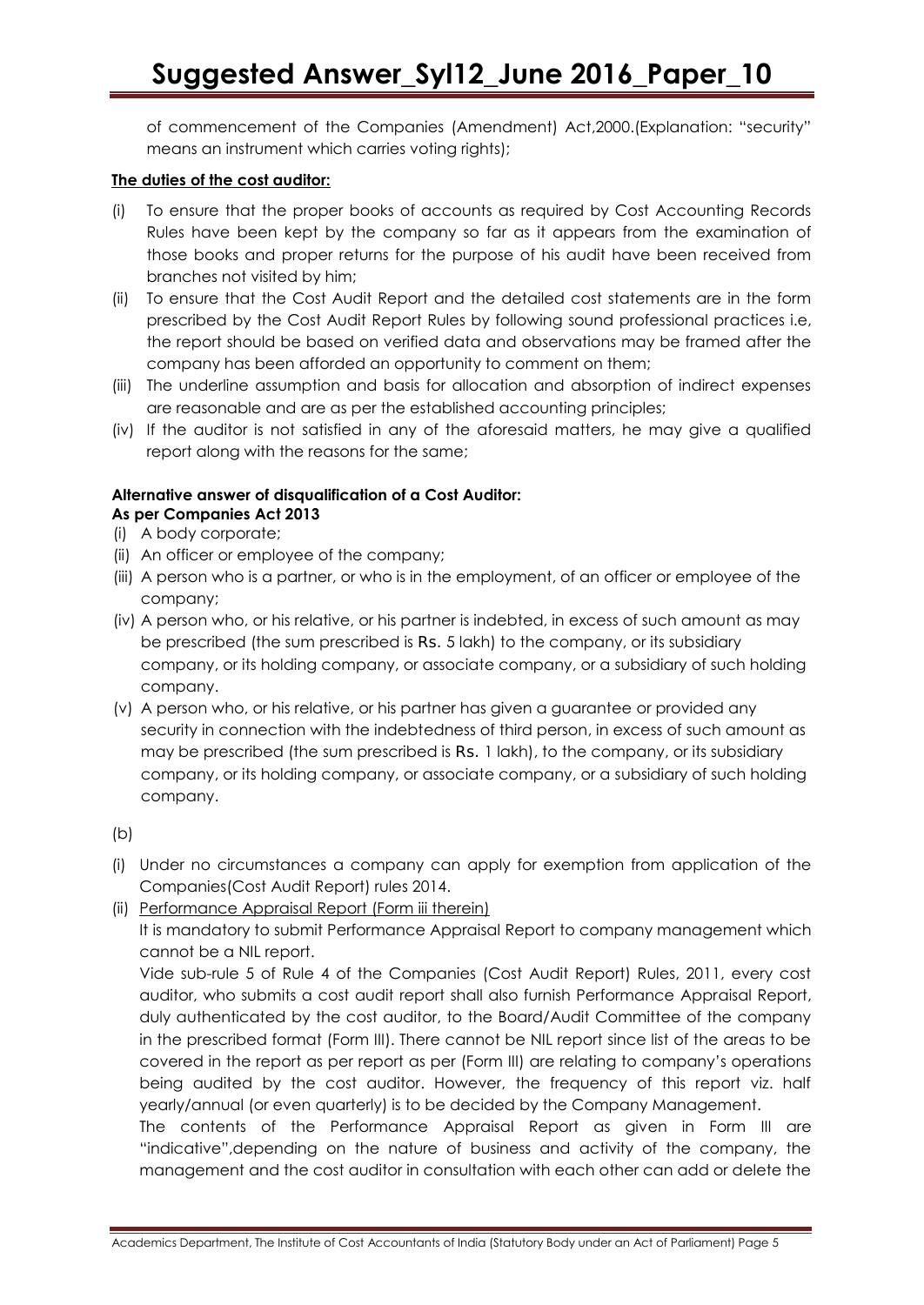indicative areas to be covered under the performance Appraisal Report. The intention of the law appears to assign a role to the cost auditor to provide an independent view of the performance of the company to enable the management to take corrective steps wherever necessary. The institute is also going to bring out a Guidance note on the subject.

- (iii) The turnover shall include other operational income like Job work income, scrap sale, trading turnover, export benefits, sales of services etc.,
- (iv) The Companies (Cost Records and Audit) Rules,2014 has specified different products and services for which maintenance of cost accounting records and cost audit thereof, subject to threshold limits prescribed, is mandatory.

In case a Product is manufactured and 100% captively consumed for production of same other product, which is also covered under these Rules and is subject to cost audit, then the cost of such captively consumed product would form part of the final product which is also under cost audit and as such a separate cost audit report for the captively consumed product will not be necessary.

However, if the product is partly for captive consumption and partly sold, or if the product is 100% captive consumed for production of some other product, which is not covered under these Rules, then Cost Audit would be applicable for such captive consumed product(s).

- **6. (a) What do you understand by transfer pricing? State the objectives of inter-division transfer pricing. 2+4**
	- **(b) Answer any one of the following sub-parts: 4×1= 4**
		- **(i) Find primal from the Dual Min. W: =7Y<sup>1</sup> + 9Y<sup>2</sup> + 14Y<sup>3</sup> Subject to 2Y<sup>1</sup> + 3Y<sup>2</sup> ≥ 4 3Y<sup>1</sup> + 2Y<sup>2</sup> + 5Y<sup>3</sup> ≥ 5 3Y<sup>2</sup> + 4Y<sup>3</sup> ≥ 7 And Y1, Y2, Y<sup>3</sup> ≥ 0**
		- **(ii) State the four-fold classification of government"s intervention in Indian Economy.**
	- **(c) Answer any one of the following sub-parts: 5 × 1= 5**
		- **(i) Graphically explain the equilibrium of a firm under perfect competition in the short run.**
		- **(ii) Draw an expansion path through an isoquant map and explain.**

### **Answers:**

(a) A "Transfer Price" is that notional value at which goods and services are transferred between divisions in a decentralized organization. Transfer prices are normally set for intermediate products, which are goods, and services that are supplied by the selling division to the buying division. In large organizations, each division is treated as a "profit center" as a part and parcel of decentralization. Their profitability is measured by fixation of "transfer price" for inter divisional transfers.

### Objectives of Inter Company Transfer Pricing:

The following are the main objectives of intercompany transfer pricing scheme:

1. To evaluate the current performance and profitability of each individual unit: This is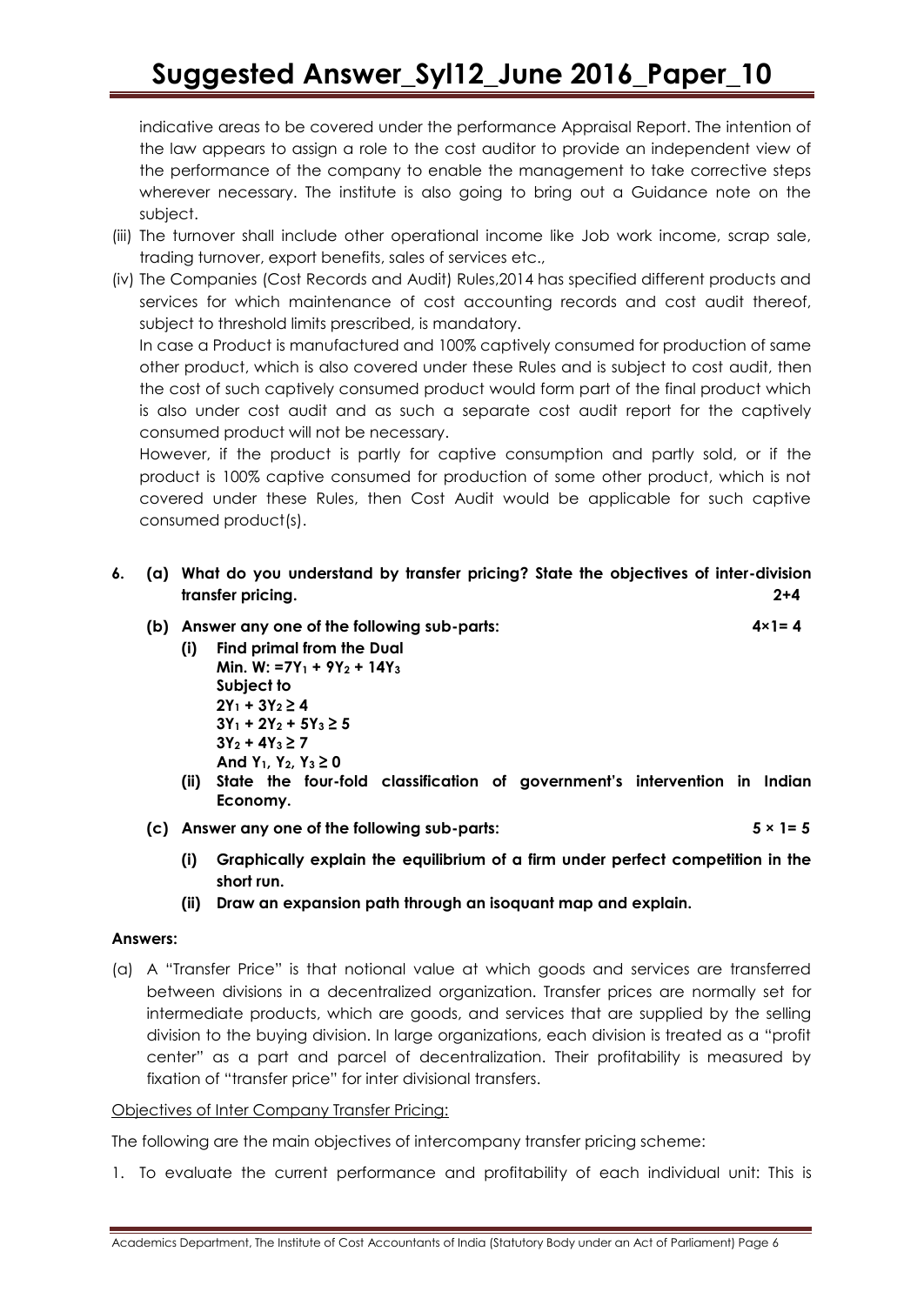necessary in order to determine whether a particular unit is competitive and can stand on its working. When the goods are transferred from one department to another, the revenue of one department becomes the cost of another and such inter transfer price affects the reported profits.

- 2. To improve the profit position: Intercompany transfer price will make the unit competitive so that it may maximize its profits and contribute to the overall profits of the organization.
- 3. To assist in decision making: Correct intercompany transfer price will make the costs of both the units realistic in order to take decisions relating to such problems as make or buy, sell or process further, choice between alternative methods of production.
- 4. For accurate estimation of earnings on proposed investment decisions: When finance is scarce and it is required to determine the allocation of scarce resources between various divisions of the concern taking into consideration their competing claims, then this technique is useful.
- (b) (i) Max  $Z = 4X_1 + 5X_2 + 7X_3$ Subject to  $2X_1 + 3X_2 \le 7$  $3X_1 + 2X_2 + 3X_3 \leq 9$  $5X_2 + 4X_3 \leq 14$ And  $X_1$ ,  $X_2$ ,  $X_3 \ge 0$ 
	- (ii) The four- fold classification of government's intervention in Indian economy can be stated as follows:
		- 1) **Government as regulator:**The government regulates the economy through legal framework. Various legislations have been passed(such as Industrial Development and Regulation Act, Income Tax Act, Factories Act, Companies Act, etc.) to achieve the various objectives of the economy.
		- 2) **Government as entrepreneur:** Public sector enterprises are set up where government acts as promoter. In heavy engineering, steel, electricity, transport, insurance, banking we find public sector enterprises and government organizations.
		- 3) **Government as promoter of business:**Basically government sees that appropriate financial institutions are set up to meet the requirements of the enterprises. IFCI, IDBI, ICICI etc. are set up.
		- 4) **Government as economic planner:**Government plans at various levels and dimensions to accelerate economic growth.
- $(c)$
- (i) **Equilibrium of the firm under perfect competition:** In the short period the firm can get abnormal profit. The following diagram explains how the firm can get abnormal profits and reaches the equilibrium condition.

In the diagram on X-axis output and on Y- axis cost, revenue and price are shown. At point Q. SMC and MR are equal and therefore Q is an equilibrium point. At this equilibrium point SAC is more than AR. In this diagram the output determined asOM and the price as OP. OPQM is total revenue and OSRM is the total cost. Here the total cost more than the total revenue. So the firms incur the loss. PQRS are the losses.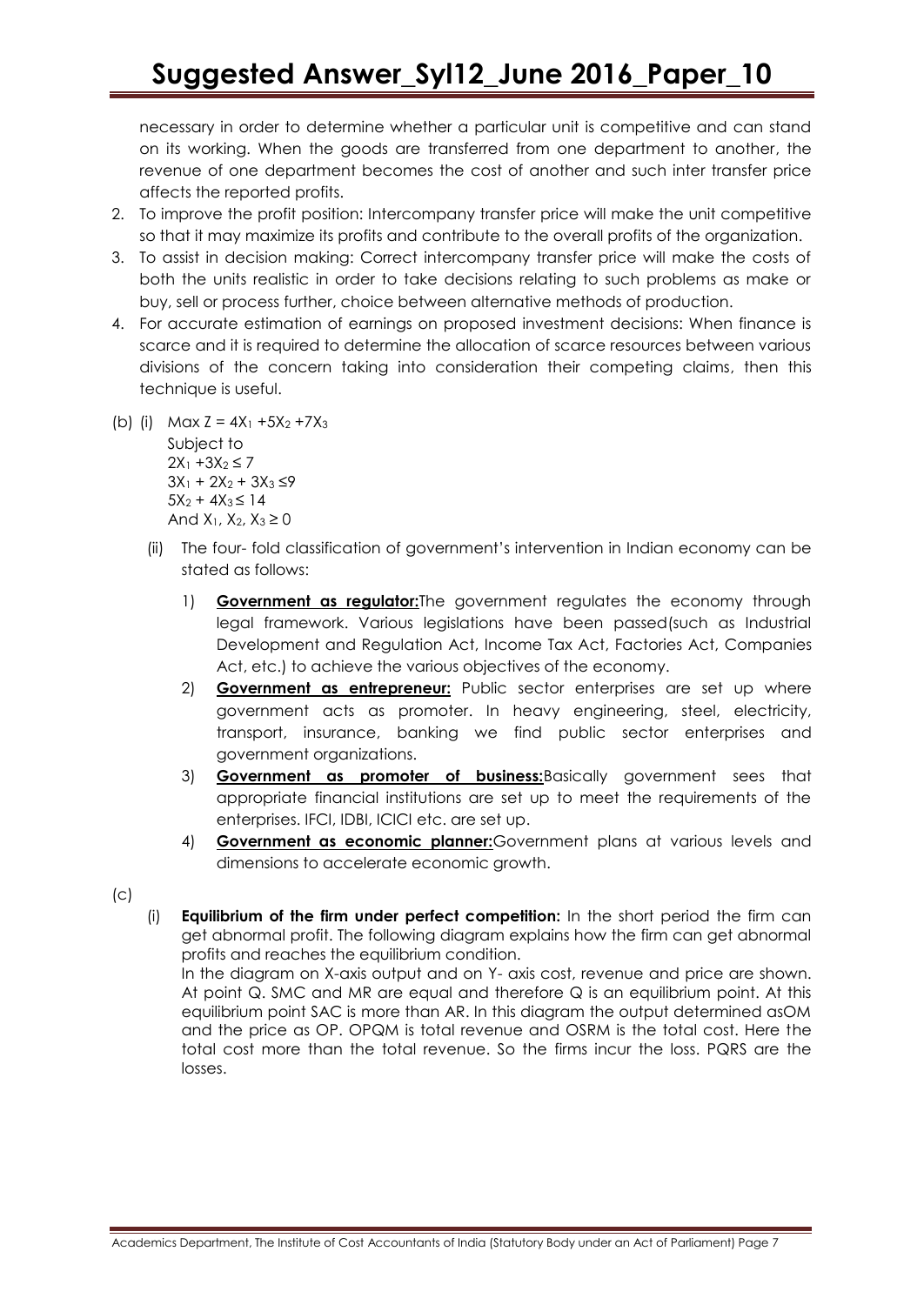

(ii) Where the slope of an isoquant is equal to that of an isocost is the place of the lowest point of cost of production. This can be observed by superimposing the isocosts on isoquant curves. It is evident that the producer can, with a total outlay of ₹1.5 lakh, reach the highest isoquant curve IQ<sub>2</sub> . If he wants to reachIQ<sub>3</sub> , he has to bring in additional resources, which is let us assume not possible. He cannot compromise with  $IQ_1$ , as it means lower output. There is no input combination on lQ $_2$  other than point Q, which is cheaper than  $\bar{\bar{\tau}}$  1.5 lakh. So the obvious choice for

the producer is the Q combination of inputs only on  $\mathsf{IQ}_2^{}$  .

The points of tangency P,Q and R on each of the isoquant curves represent the least cost combination of inputs, yielding the maximum level of output. Any output lower or higher than this will result in a higher cost of production.

The substitution of one input for another continues until the producer reaches the point of P, Q or R where the MRTS between the inputs is equal to the ratio between the prices of the inputs. Expansion path refers to the line representing the least cost combination of inputs P, Q, R for different levels of output. Expansion path indicates how production can be expanded along this path if the factor prices are given. The expansion path is also called "scale line" as it indicates how to adjust the scale of operations as the firm changes its output. The scale line is a ready reckoner to decide on the issues relating to expansion or contraction of output, given the relative prices of inputs.

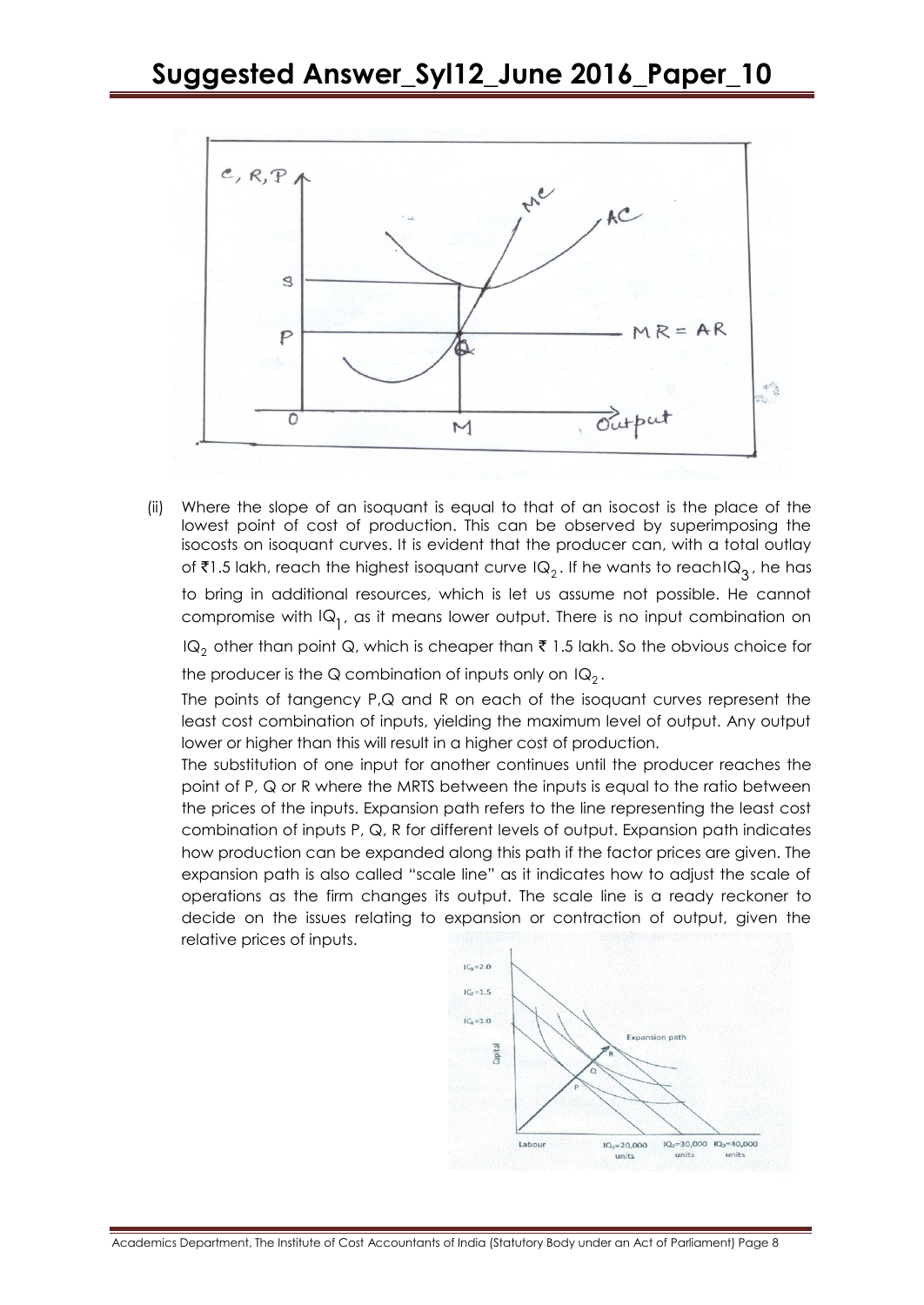**7. (a) Vishakha Ltd. commences a business of manufacturing Mobile Sets on 1st April 2015 and asked you to prepare a statement showing profit per mobile sold (charging labour and material at actual cost, works overheads at 100% of labour cost and office overheads at 25% of works cost) and a statement showing the reconciliation between profits as per cost accounts and profits as per profit and loss Accounts for the year ended on 31st March, 2016.**

**Two types of mobiles are manufactured by the company with nofinished or semifinished stock on 31st march, 2016. The relevant particulars are as under:**

| 95   |
|------|
| 320  |
| 580  |
| 2400 |
|      |

**The works expenses were (**`**00000) 1680 and office expenses were (**`**00000) 622.11 (b) Narrate the accounting treatment of scrap. 4**

**Answers:**(a) Statement of cost and profit(as per cost books) For the year ending 31st March, 2016

|                                | M: output and sale 160000<br>units |                 | K: output and sale 95000<br>units |                 | Total<br>₹00000 |
|--------------------------------|------------------------------------|-----------------|-----------------------------------|-----------------|-----------------|
|                                | Cost per unit                      | Total<br>₹00000 | Cost per unit                     | Total<br>₹00000 |                 |
| Prime cost                     | 760                                | 1216            | 900                               | 855             | 2071            |
| 100%<br>Works OH<br>on labour  | 480                                | 768             | 580                               | 551             | 1319            |
| Works cost                     | 1240                               | 1984            | 1480                              | 1406            | 3390            |
| Office OH 25% of<br>works cost | 310                                | 496             | 370                               | 351.50          | 847.50          |
| Total cost                     | 1550                               | 2480            | 1850                              | 1757.50         | 4237.50         |
| Profit                         | 250                                | 400             | 550                               | 522.50          | 922.50          |
| Selling price                  | 1800                               | 2880            | 2400                              | 2280            | 5160            |

Total profit as per cost books =  $(700000)$  922.50

Profit and Loss Account(as per financial books) For the year ending 31st March, 2016

|                 | (₹00000) |         | (₹00000) |
|-----------------|----------|---------|----------|
| Material used:  |          | Sale    |          |
| M: 448          |          | M: 2880 |          |
| K: 304          | 752      | K: 2280 | 5160     |
| Labour:         |          |         |          |
| M: 768          |          |         |          |
| K: 551          | 1319     |         |          |
| Works expenses  | 1680     |         |          |
| Office expenses | 622      |         |          |
| Net Profit      | 787      |         |          |
|                 | 5160     |         | 5160     |

## Reconciliation Statement (₹00000) | (₹00000) Profit as per Cost Books 22.50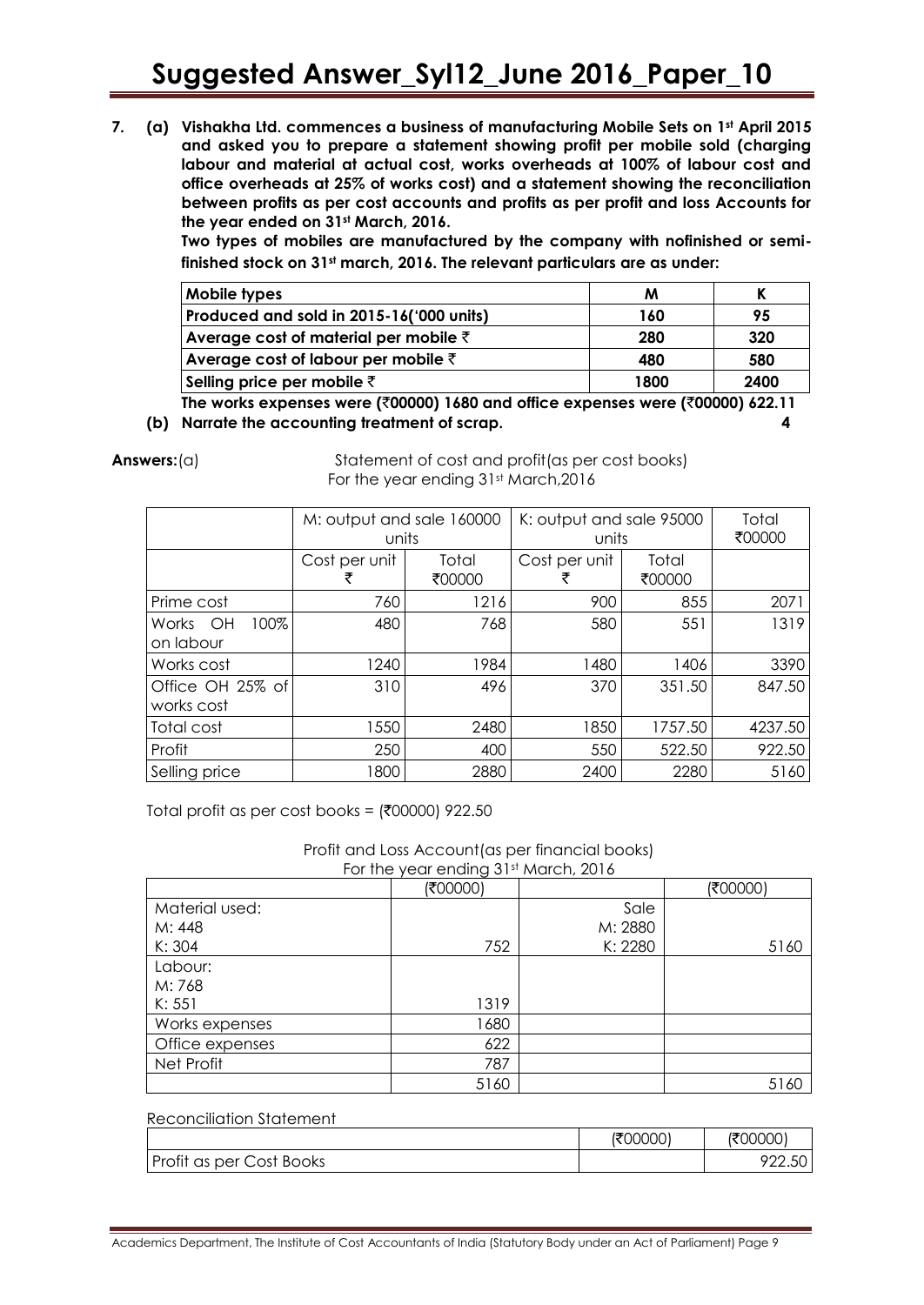| Add: Office OH overcharged in cost accounts<br>Office Overhead (Cost Books) | 847.50 |        |
|-----------------------------------------------------------------------------|--------|--------|
| Office Expenses (Financial Books)                                           | 622    | 225.50 |
|                                                                             |        | 1148   |
| Less: works OH undercharged in cost accounts:                               |        |        |
| Works Expenses (Financial Books)                                            | 1680   |        |
| Works OH (Cost Books)                                                       | 1319.  | 361    |
| Profit as per Financial Accounts                                            |        | 787    |

### (b) Accounting treatment of Scrap is as follows:

## **1. Credited to the costing Profit & loss:**

In this method the scrap is not cost, and its value does not, therefore appear separately in cost account. Only a quantitative record of the scrap is maintained and sales value realized from time to time is credited to costing profit & loss account.

## **2. Credited to Overhead:**

In this method the scrap is assigned a cost the cost is usually the sale value of the scrap less selling and distribution cost. The value of scrap is credited to manufacturing overhead which reduce the overhead recovery rate.

### **3. Credit to jobs:**

The scrap is assigned a cost and is traced to the jobs which yield the scrap. This affords a reasonable amount of credit to the job and widely differs.

### **4. Transfer to other job:**

Scrap arising in one job may be issued for utilization in another job.

**8. Garur Ltd. manufactures several products and it uses a single overhead rate based on direct labour cost. The overheads incurred by the company for the year ending on 31st March 2016:**

| Machine operation expenses          | 20,25,000 |
|-------------------------------------|-----------|
| <b>Machine maintenance expenses</b> | 3.75.000  |
| Salaries of technical staff         | 12.75.000 |
| Wages and salaries of stores staff  | 5,25,000  |

**During the period Garur Ltd. introduced activity based costing system and the following activities were identified:**

- **Stores activity-receiving materials**
- **Production activity-set up of machines for production run**
- **Quality inspection**

**It is determined that:**

- **The machine operation and machine maintenance expenses should be apportioned between stroes and production activity in 3:7 ratios.**
- **The technical staff salaries should be apportioned between stores activity, production activity and quality inspection in 6:64:30 ratios.**

**The consumption of activities during the year is as under:**

- **Direct labour hours worked 40,000**
- **Direct wages rate** ` **60 per hour**
- **Production set-up 4,992**
- **Material and component consignments received from suppliers 1,500**
- **Number of quality inspection carried out 2,500**

**The data relating to two products manufactured by Garur Ltd. during the year are as under:**

| <b>Product</b>                     | D      | в     |
|------------------------------------|--------|-------|
| Direct material costs $\bar{\tau}$ | 45,000 | 3,200 |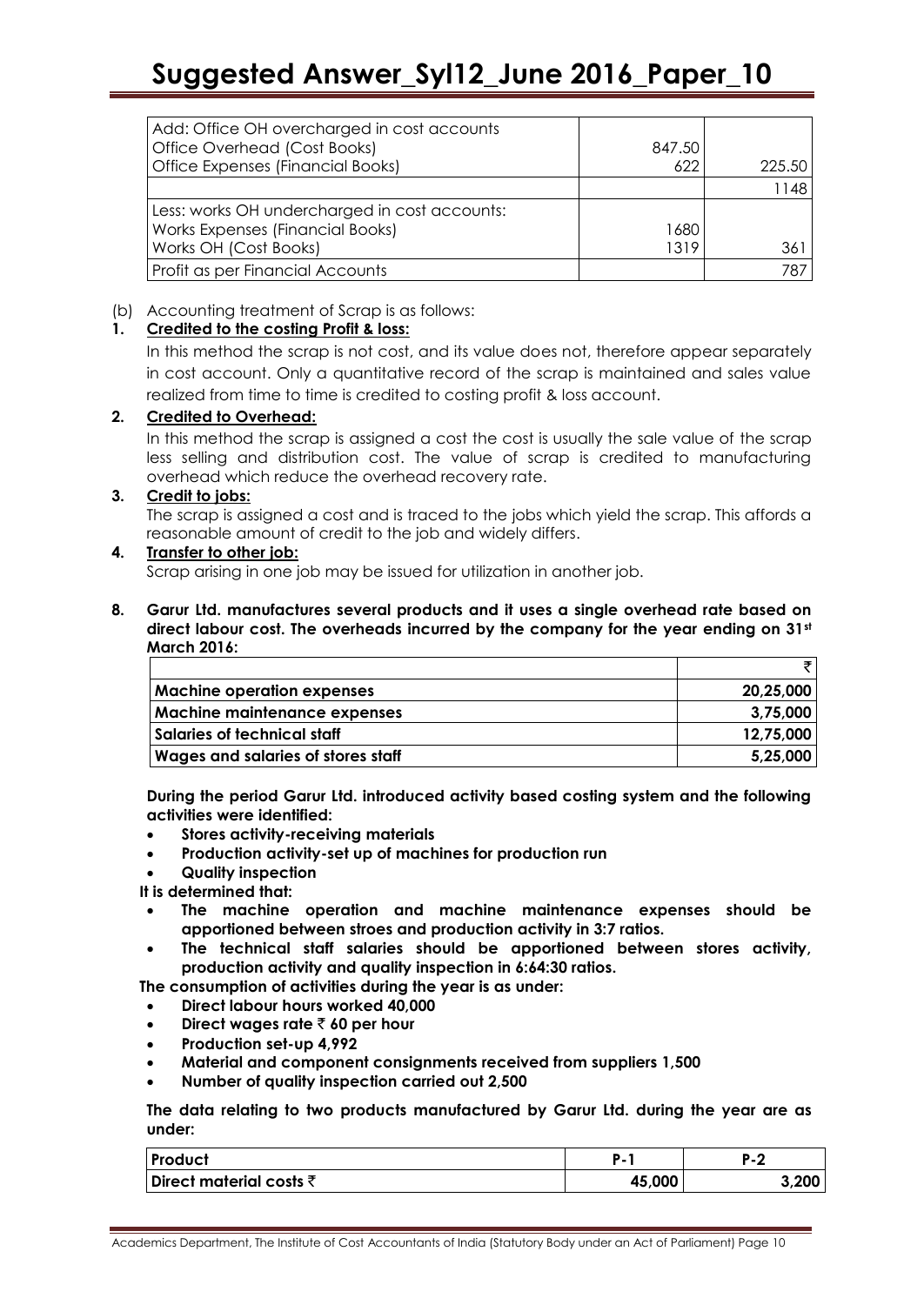| <b>Direct labour hours</b>            | 960    | 100   |
|---------------------------------------|--------|-------|
| Direct material consignments received | 48     |       |
| <b>Production runs</b>                | 36     |       |
| Number of quality inspections done    | 30     |       |
| <b>Quantity produced (units)</b>      | 12,000 | 4.000 |

**You are required:**

- **(i) Calculate the cost of product P-1 and P-2 based on the existing system of single overhead recovery rate.**
- **(ii) Determine the cost of product P-1 and P-2 using activity based costing. 5+10**

#### **Answers:**

(i)

Computation of cost of Product P-1 and P-2

(Based on the Existing System of "Single Overhead Recovery Rate")

|                                        | Product P-1                 | Product P-2                 |
|----------------------------------------|-----------------------------|-----------------------------|
| Units                                  | 12000                       | 4000                        |
|                                        | ₹                           | ₹                           |
| Direct Material Cost                   | 45,000                      | 3,200                       |
| Direct Labour Cost                     | 57,600                      | 6,000                       |
|                                        | $(960$ hours $\times$ ₹ 60) | $(100$ hours $\times$ ₹ 60) |
| Overheads @ 175% of Direct Labour Cost | 1,00,800                    | 10,500                      |
| <b>Total Cost of Products</b>          | 2,03,400                    | 19,700                      |
| Cost per unit                          | 16.95                       | 4.925                       |

(ii)

#### Statement Showing Computation of Cost of Products P-1 and P-2 (Using "Activity Based Costing System")

|                                            | Product P-1                 | Product P-2                 |
|--------------------------------------------|-----------------------------|-----------------------------|
| Units                                      | 12000                       | 4000                        |
| Direct Materials Cost (₹)                  | 45,000                      | 3,200                       |
| Direct Labour Cost (₹)                     | 57,600                      | 6,000                       |
| <b>Receiving Cost</b><br>(Refer to W.N.3)  | 42,288<br>$(48 \times 881)$ | 45,812<br>$(52 \times 881)$ |
| Setup Cost<br>(Refer to W.N.3)             | 18,000<br>$(36 \times 500)$ | 12,000<br>$(24 \times 500)$ |
| <b>Inspection Cost</b><br>(Refer to W.N.3) | 4,590<br>$(30 \times 153)$  | 1,530<br>(10 × 153)         |
| Total Cost of Products (₹)                 | 1,67,478                    | 68,542                      |
| Cost per unit (₹)                          | 13.9565                     | 17.1355                     |

Working Notes

- 1. Overhead Rate basis on Direct Labour Cost
- erhead Rate basis on Direct Labour Cost<br>= Total Overhead Incurred by the Company × 100

Total Direct Labour Cost

$$
= \frac{\text{₹4200000}}{(40000 \text{hrs} \times \text{₹60})} \times 100 = 175\% \text{ on direct labour cost.}
$$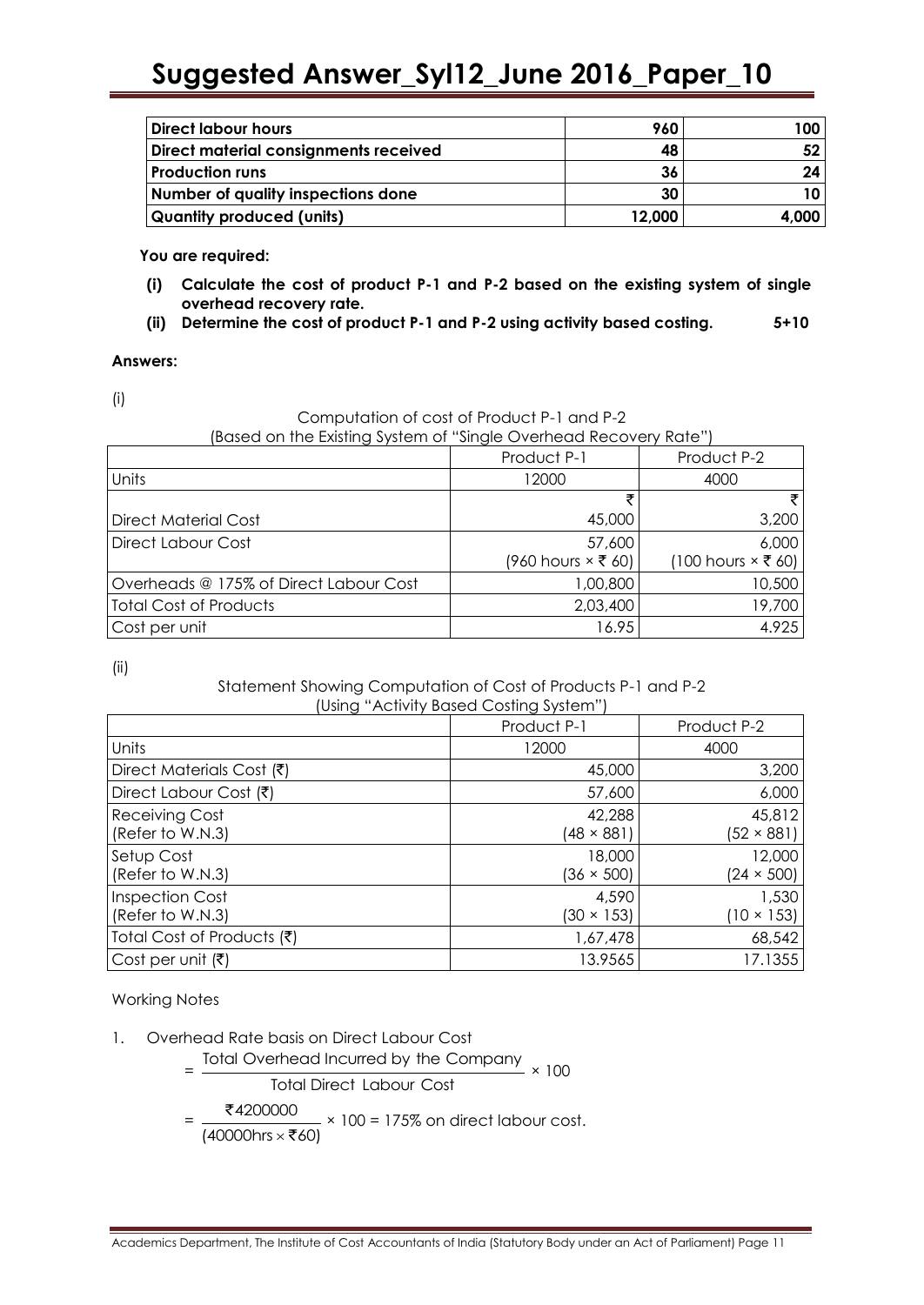### 2. Apportionment of overheads to activities

| Overheads                                         | Total expenses | <b>Stores</b> | Production | Quality    |
|---------------------------------------------------|----------------|---------------|------------|------------|
|                                                   |                |               |            | inspection |
| Machine operation<br>expenses(3:7:0)              | 20,25,000      | 6,07,500      | 14,17,500  |            |
| Machine<br>maintenance<br>expenses(3:7:0)         | 3,75,000       | 1,12,500      | 2,62,500   |            |
| technical<br>staff<br>Salaries<br>Οf<br>(6:64:30) | 12,75,000      | 76,500        | 8,16,000   | 3,82,500   |
| Wages and salaries of stores<br>staff             | 5,25,000       | 5,25,000      |            |            |
|                                                   | 42,00,000      | 13,21,500     | 24,96,000  | 3,82,500   |

3. Calculation of activity based cost driver rates

|                        | Stores    | Production | Quality inspection |
|------------------------|-----------|------------|--------------------|
| Total overheads        | 13,21,500 | 24,96,000  | 3,82,500           |
| Units of activities    | ,500      | 4992       | 2,500              |
| Rate per activity cost |           |            |                    |
| driver                 | 881       | 500        | 53                 |

**9. in a factory, following the job Costing Method, an abstract from the work-in-process, as at 30th September, 2015 were prepared as under:**

| Job. No | Materials $\bar{\tau}$ | <b>Direct labour hours</b> |      | <b>Factory overheads applied</b> |
|---------|------------------------|----------------------------|------|----------------------------------|
| 115     | 1,325                  | 400                        | 800  | 640                              |
| 118     | 810                    | 300                        | 500  | 400                              |
| 120     | 765                    | 250                        | 475  | 380                              |
|         | 2,900                  |                            | .775 | 1,420                            |

### **Materials used in October were as follows:**

| Materials requisition no. | Job no. | Cost  |
|---------------------------|---------|-------|
| 54                        | 118     | 300   |
| 55                        | 118     | 425   |
| 56                        | 118     | 515   |
| 57                        | 120     | 665   |
| 58                        | 121     | 910   |
| 59                        | 124     | 720   |
|                           |         | 3,535 |

**A summary of labour hours deployed during October is as under:**

| Job no.                     | No. of hours Shop-A | No. of hours Shop-B |  |
|-----------------------------|---------------------|---------------------|--|
| 115                         | 25                  | 25                  |  |
| 118                         | 90                  | 30                  |  |
| 120                         | 75                  | 10                  |  |
| 121                         | 65                  | $\blacksquare$      |  |
| 124                         | 20                  | 10                  |  |
|                             | 275                 | 75                  |  |
| Indirect labour:            |                     |                     |  |
| <b>Waiting for material</b> | 20                  | 10                  |  |
| <b>Machine breakdown</b>    | 10                  | 5                   |  |